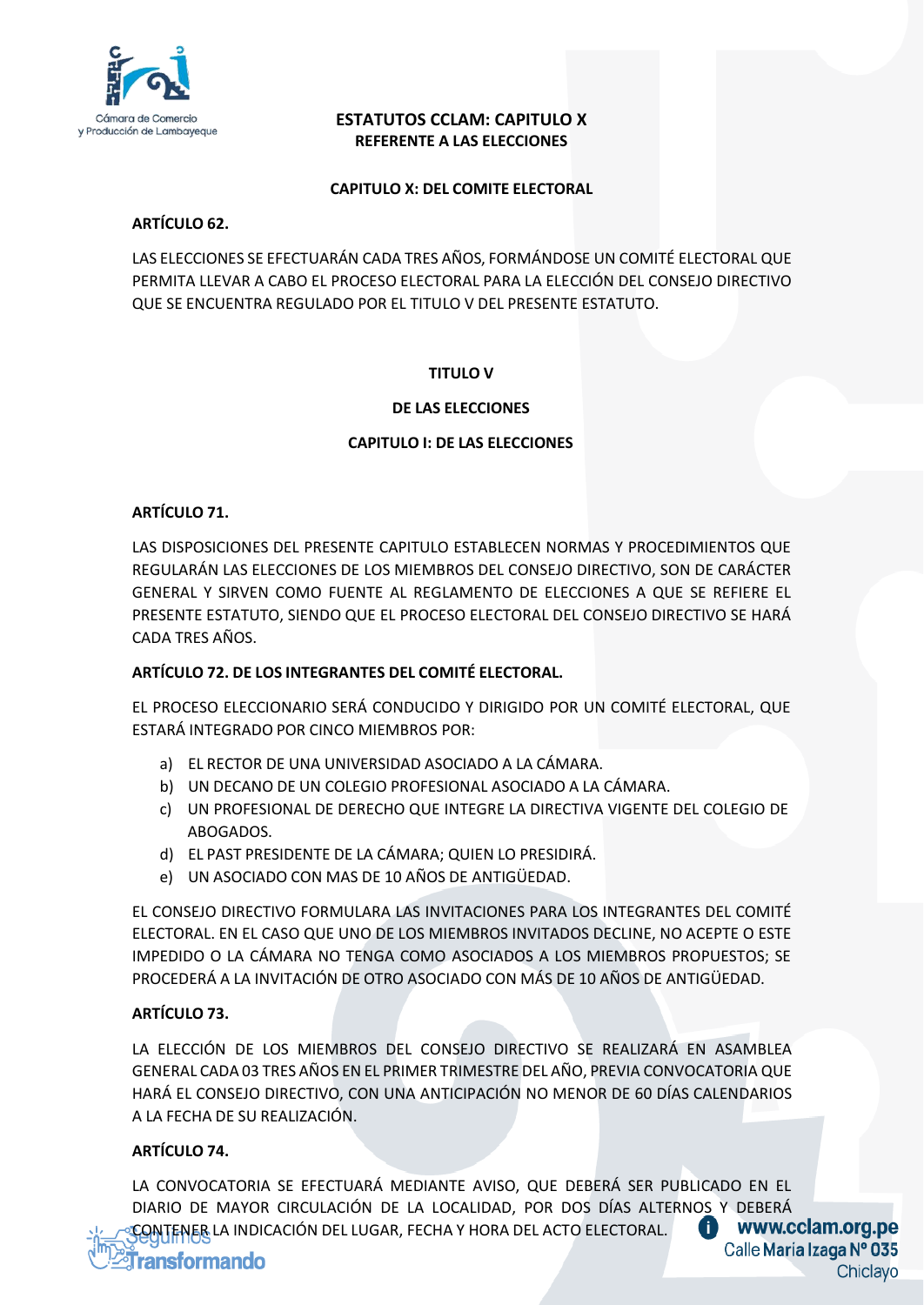

## **ARTÍCULO 75.**

EL COMITÉ ELECTORAL DEBERÁ INSTALARSE DENTRO DE LOS 15 DÍAS SIGUIENTES A LA CONVOCATORIA PARA LAS ELECCIONES; SE REGIRÁ POR EL REGLAMENTO DE ELECCIONES APROBADO POR EL CONSEJO DIRECTIVO. LOS REQUISITOS PARA ELEGIR Y SER ELEGIDOS DEBERÁN SER PUBLICADOS POR EL COMITÉ ELECTORAL CONFORME AL REGLAMENTO.

## **ARTICULO 76. DE LOS REQUISITOS PARA SER CANDIDATO.**

SON REQUISITOS PARA SER CANDIDATO AL CONSEJO DIRECTIVO.

- 1. SER ASOCIADO HÁBIL, EMPRESARIO, CONTRIBUYENTE AL ESTADO, DURANTE EL PERIODO DE ANTIGÜEDAD EXIGIDO POR EL ESTATUTO.
- 2. NO TENER OBLIGACIÓN O DEUDA VENCIDA CON LA CÁMARA, POR CUALQUIER CONCEPTO.
- 3. NO ESTAR REGISTRADO EN NINGUNA CENTRAL DE RIESGO, NO REGISTRAR PROTESTO DE TÍTULOS VALORES, INSCRIPCIONES JUDICIALES, NO ACLARADOS EN LOS ÚLTIMOS CINCO AÑOS.
- 4. NO PODRÁ SER CANDIDATO QUIEN EN EJERCICIO DE CUALQUIER CARGO DIRECTIVO O COMO GERENTE, FUNCIONARIO O TRABAJADOR DE CUALQUIER PERSONA JURÍDICA, HAYAN RESULTADO ADMINISTRATIVAMENTE RESPONSABLES POR ACTOS QUE HAN MERECIDO SANCIÓN.
- 5. NO ENCONTRARSE SUSPENDIDO, NI SANCIONADO AL MOMENTO DE POSTULAR.
- 6. NO TENER PLEITO PENDIENTE CON LA CÁMARA O CON PERSONAS QUE LA REPRESENTEN, SALVO QUE SEA EN EJERCICIO DE SUS DERECHOS ASOCIATIVOS.
- 7. NO HABER SIDO DECLARADO EN INSOLVENCIA O QUIEBRA COMO PERSONA NATURAL, O HABER SIDOPROPIETARIO, SOCIO, DIRECTOR, O GERENTE DE UNA PERSONA JURÍDICA DECLARADA EN INSOLVENCIA O QUIEBRA.
- 8. NO PODRÁN FORMAR PARTE DEL CONSEJO DIRECTIVO, LOS ASOCIADOS QUE TENGAN ENTRE SI RELACIONES DE PARENTESCO HASTA EL CUARTO GRADO DE CONSANGUINIDAD O SEGUNDO DE AFINIDAD.
- 9. NO PODRÁN SER CANDIDATOS LOS CONDENADOS POR DELITO DE TRÁFICO ILÍCITO DE DROGAS, TERRORISMO, CONTRA LA SEGURIDAD NACIONAL, TRAICIÓN A LA PATRIA, LAVADO DE ACTIVOS Y DEMÁS DELITOS DOLOSOS; POR TANTO, NO DEBERÁN REGISTRAR ANTECEDENTES JUDICIALES O PENALES.
- 10. PARA SER PRESIDENTE O VICEPRESIDENTE DE LA CÁMARA SE REQUIERE QUE EL ASOCIADO HÁBIL TENGA UNA ANTIGÜEDAD ININTERRUMPIDA NO MENOR DE CINCO AÑOS Y/O HAYA EJERCIDO ANTERIORMENTE UN CARGO EN EL CONSEJO DIRECTIVO O EN LA JUNTA DIRECTIVA DE UN COMITÉ GREMIAL DE LA CÁMARA DURANTE UN PERIODO COMPLETO. PARA SER TESORERO, PRO TESORERO O DIRECTOR VOCAL SE REQUIERE QUE EL ASOCIADO HÁBIL TENGA UNA ANTIGÜEDAD NO MENOR DE DOS AÑOS.
- 11. ACREDITAR UN VINCULO LABORAL O SOCIETARIO MAYOR A UN AÑO EN EL CASO DE LAS PERSONAS NATURALES REPRESENTANTES DE PERSONAS JURÍDICAS.

EL INCUMPLIMIENTO DE LOS REQUISITOS Y CONDICIONES INVALIDA LA CANDIDATURA DE LA LISTA; DE VERIFICARSE QUE UN CANDIDATO INCUMPLIÓ UNO DE ESTOS REQUISITOS, SERÁ TACHADO A PEDIDO DE PARTE O DE OFICIO. SI LA COMPROBACIÓN SE REALIZA LUEGO DE LA ELECCIÓN, EL CANDIDATO SERÁ DESTITUIDO.



www.cclam.org.pe Calle Maria Izaga Nº 035 Chiclayo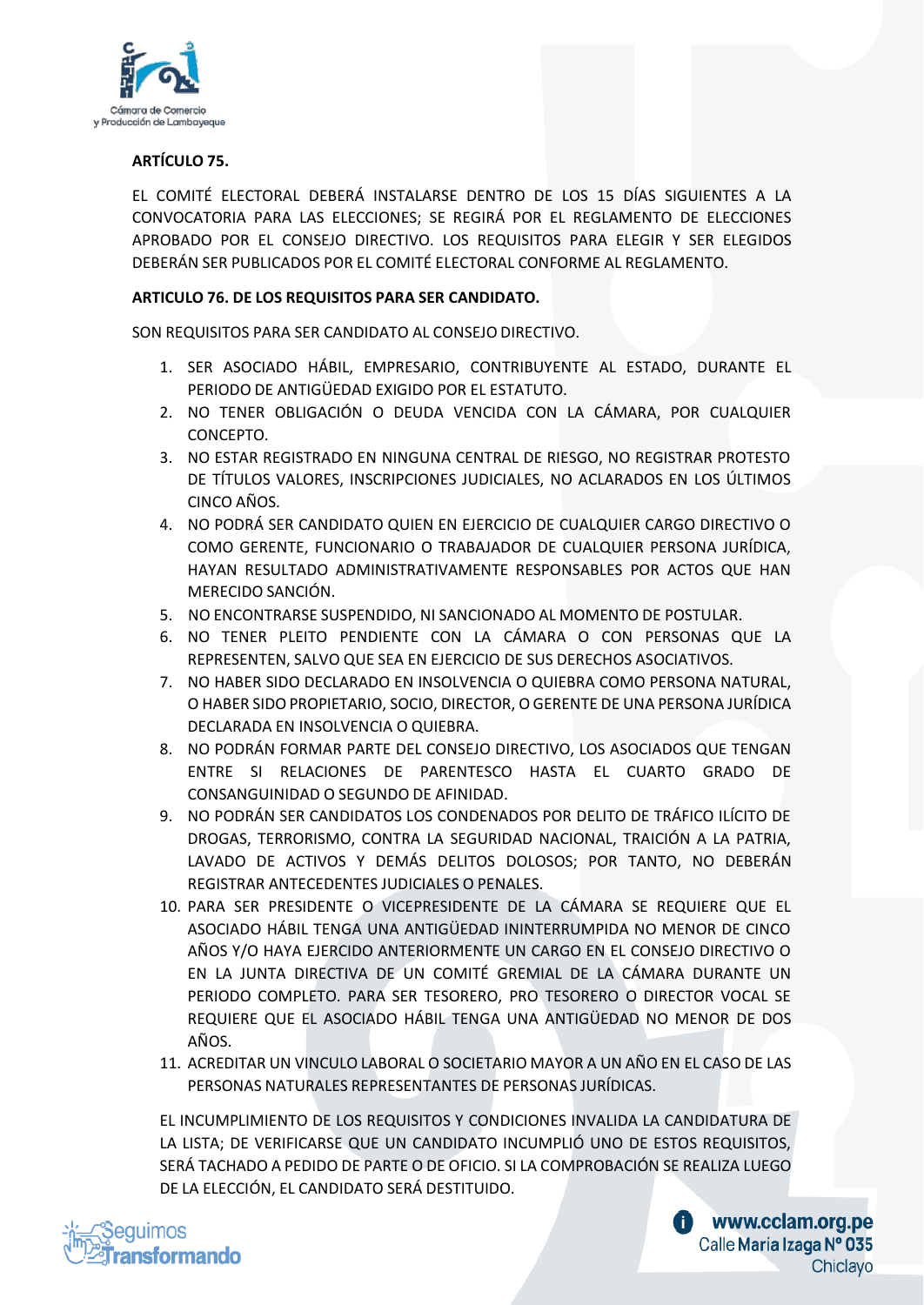

#### **CAPITULO II: DE LA INSCRIPCIÓN**

# **ARTICULO 77.**

PARA INTERVENIR EN EL PROCESO ELECTORAL, LA LISTA DE CANDIDATOS AL CONSEJO DIRECTIVO SOLICITARÁ SU INSCRIPCIÓN, CON 30 DIAS CALENDARIO DE ANTICIPACIÓN AL ACTO ELECTORAL, MEDIANTE UNA SOLICITUD DIRIGIDA AL PRESIDENTE DEL COMITÉ ELECTORAL, Y CUMPLIENDO CON LOS REQUISITOS ESTABLECIDOS EN EL ESTATUTO Y REGLAMENTO DE ELECCIONES. ADICIONALMENTE LA LISTA DEBE CONTAR CON EL RESPALDO DE CINCUENTA FIRMAS DE ASOCIADOS HÁBILES ADHERENTES; CORRESPONDIENDO AL COMITÉ ELECTORAL VERIFICAR LA HABILIDAD DE LOS ASOCIADOS ADHERENTES.

#### **ARTICULO 78.**

EL COMITÉ ELECTORAL, DENTRO DE LAS 48 HORAS SIGUIENTES DE VENCIDO EL PLAZO PARA INSCRIPCIÓN DE LISTAS, PUBLICARÁ AQUELLAS QUE SE ENCUENTRE APTAS. EL COMITÉ ELECTORAL ASIGNARÁ A CADA LISTA UN NUMERO, EL CUAL LA IDENTIFICARÁ EN TODO EL PROCESO ELECTORAL.

LAS TACHAS A LA LISTA DE CANDIDATOS DEBERÁN SER PRESENTADAS DENTRO DE LOS 5 DIAS CALENDARIOS SIGUIENTES A LA FECHA DE PUBLICACIÓN DE LAS LISTAS APTAS. LAS TACHAS PUEDEN SER PRESENTADAS POR CUALQUIER ASOCIADO HÁBILES.

EL COMITÉ ELECTORAL DEBERÁ RESOLVER LAS TACHAS FORMULADAS, EN EL PLAZO MÁXIMO DE 48 HORAS DE PRESENTADAS. LA RESOLUCIÓN QUE SE PRONUNCIA POR LA TACHA ES INAPELABLE.

## **CAPITULO III: DEL PADRÓN ELECTORAL**

#### **ARTÍCULO 79.**

EL PADRÓN ELECTORAL DE ASOCIADOS ACTIVOS, SE CONSIDERARÁ A LOS ASOCIADOS QUE SE ENCUENTREN HÁBILES HASTA DOS SEMANAS ANTES DEL PROCESO ELECTORAL. EL GERENTE DE LA CÁMARA PONDRÁ A DISPOSICIÓN DEL COMITÉ ELECTORAL, EL PADRÓN DE ASOCIADOS HÁBILES CERRADO EN LA FECHA ANTES INDICADA.

DEBERÁN ESTAR HÁBILES, LOS ASOCIADOS QUE POSTULEN COMO CANDIDATOS EN CUALQUIER LISTA PARA EL CONSEJO DIRECTIVO.

EL COMITÉ ELECTORAL, BAJO RESPONSABILIDAD, NO ADMITIRÁ LA INTERVENCIÓN DE LOS ASOCIADOS QUE NO SE ENCUENTREN REGISTRADOS EN CALIDAD DE ASOCIADOS HÁBILES EN EL PADRÓN ELECTORAL.

#### **ARTÍCULO 80.**

EL ACTO ELECTORAL SE LLEVARÁ A CABO, EN LA FECHA DE SU CONVOCATORIA. LA ELECCIÓN SE REALIZARÁ MEDIANTE VOTO DIRECTO Y SECRETO. LAS CEDULAS DE VOTACIONES ERAN FIRMADAS POR EL PRESIDENTE DEL COMITÉ ELECTORAL Y POR LOS PERSONEROS DESIGNADOS POR CADA LISTA, SIEMPRE QUE SE ENCUENTREN PRESENTES.

#### **ARTÍCULO 81.**

EL PRESIDENTE DEL COMITÉ ELECTORAL DIRIGIRÁ EL ESCRUTINIO DE LAS CEDULAS DE SUFRAGIO Y LEERÁ EN VOZ ALTA EL CONTENIDO DEL VOTO, MOSTRANDO LA RESPECTIVA CEDULA A LOS DEMÁS MIEMBROS DEL COMITÉ ELECTORAL Y A LOS PERSONEROS ACREDITADOS.



www.cclam.org.pe Calle Maria Izaga Nº 035 Chiclayo